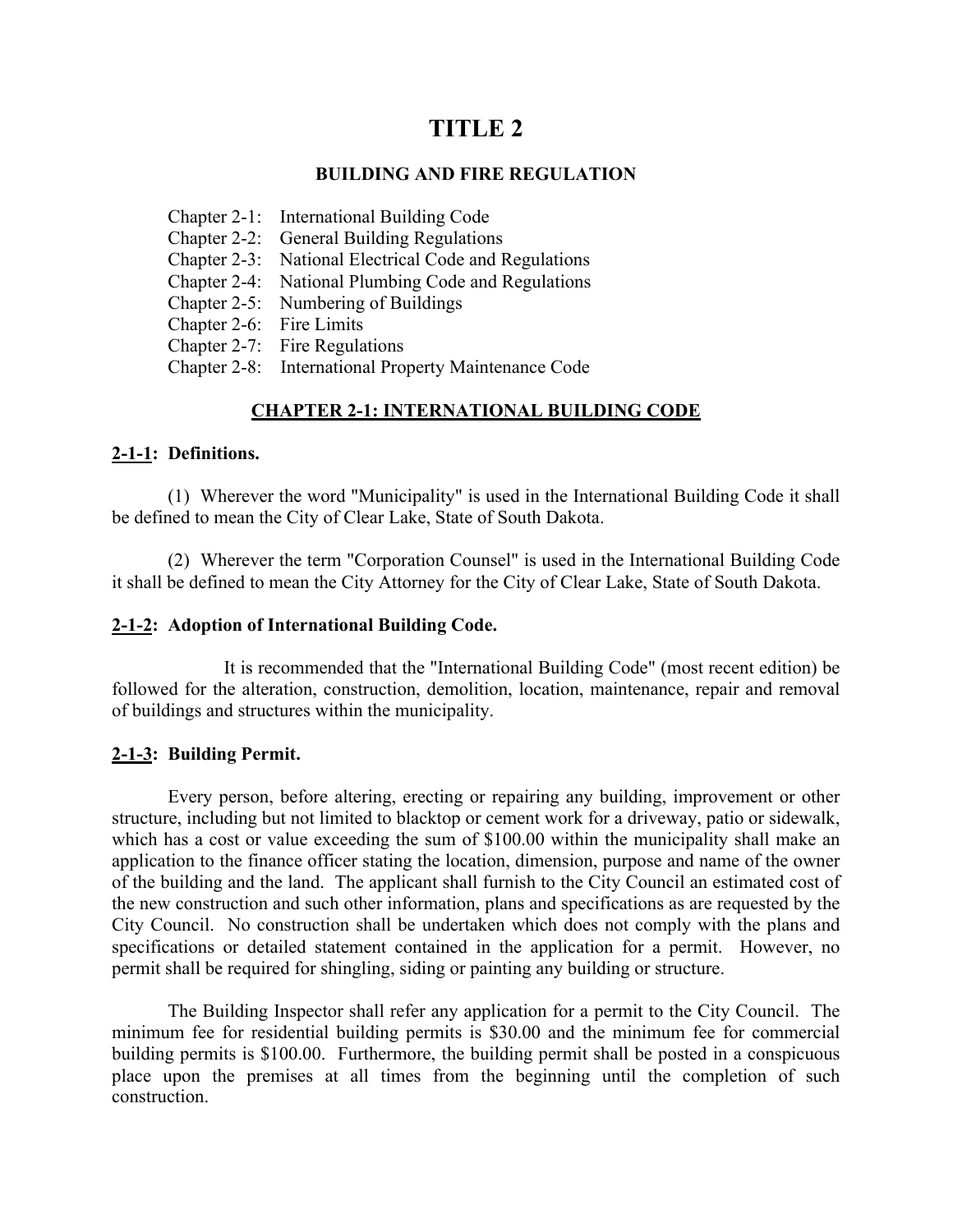A building permit shall be issued by the finance officer upon payment of the prescribed fees with the condition that said permit shall be good for one year from the date of issuance.

### **2-1-4: Permits and Fees**

The following fees will be charged by the City of Clear Lake at the time an application is received:

| (A) | Alley or Street Vacated Fee   | \$200.00                         |
|-----|-------------------------------|----------------------------------|
| (B) | <b>Conditional Use Permit</b> | 50.00                            |
| (C) | Moving/Removal Fee            | \$25.00                          |
| (D) | Peddler's Permit              | \$50.00                          |
| (E) | Plat/Replat Fee               | \$50.00                          |
| (F) | Zoning/Rezoning Fee           | \$50.00                          |
| (G) | Variance Fee                  | 50.00<br>S.                      |
|     |                               | Updated $1.23.18 - Ord.$ No. 550 |

### **2-1-5: Right of Entry.**

The Building Inspector shall have the authority to go upon any premises and enter any building or structure at any reasonable hour for inspection purposes and thereby complete their duties.

### **2-1-6: Conflict of Codes.**

In the event of a conflict between any provision of the International Building Code and this Municipal Code, then the latter shall prevail. If any of the provisions of this chapter are in conflict hereafter with the International Building Code adopted herein, then the provisions of this chapter shall take precedence and the International Building Code shall be considered amended and modified.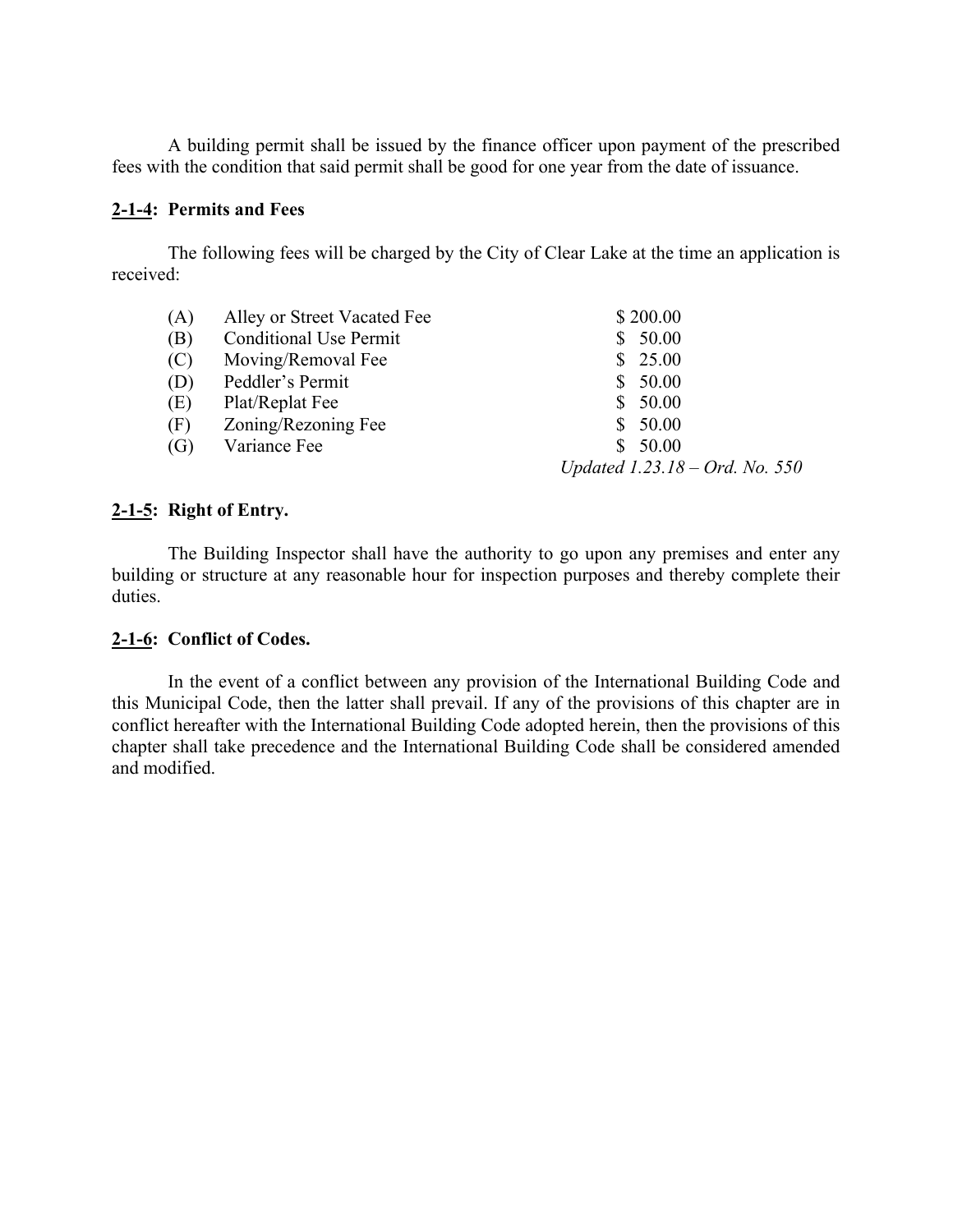### **CHAPTER 2-2: GENERAL BUILDING REGULATIONS**

### **2-2-1: Permit To Move Building.**

Any person desiring to raze or move any building or structure across, along or upon any alley, public ground, sidewalk or street within the City limits shall apply to and obtain from the Building Inspector a permit for a fee of \$25.00 to move such building or structure across, along or upon such alley, public ground, sidewalk or street.

The applicant shall also file with the Finance Officer a deposit in the sum of \$1,000.00 cash or a sufficient bond conditioned so that the applicant will indemnify the City and any public utility for any damage done to any alley, property, public ground, sidewalk or street. All premises shall be reclaimed to a clean and safe condition. No building shall be moved other than during the period from daylight to 4:00 p.m. The applicant must furnish proof that all taxes legally assessed against the property have been paid before any permit is granted. If a building or structure is to be moved onto any lot within the city, then the Building Inspector shall have the power to deny the granting of a moving permit on the grounds that the intended use of the structure or location thereof is contrary to the provisions of this chapter.

### **2-2-2: Manufactured or Mobile Homes.**

Only those manufactured or mobile homes constructed within the last ten (10) years of the date that a moving permit was applied for may be placed and maintained on a tract of land within the municipality.

### **2-2-3: Removal of Decayed or Burned Building.**

The Building Inspector shall report to the City Council any building within the limits of this City which shall have been damaged by fire, building collapse, decay or otherwise to the extent of 50% of the value thereof, and the written report shall describe the said building, its location and the name of the owner if known.

The Finance Officer shall then issue a notice to be served upon the owner requiring the said owner to appear before the City Council at a place and time specified in said notice to show cause why said building shall not be removed or torn down. In the event the owner cannot be found within the state and there is no agent present, then the notice shall be published in the official newspaper of the City once each week for four successive weeks. The proof of such service shall be deemed valid upon the completion of such publication and due proof thereof being filed with the Finance Officer.

### **2-2-4: Decaying or Burned Buildings - Hearing - Remedies.**

The City Council shall accept evidence pertaining to the condition of any building which shall have been damaged and the extent thereof. If in the judgment of the City Council such building has been damaged by fire, decay or otherwise to the extent of 50% of its value, then an order shall made and entered on record condemning such building to be removed within the time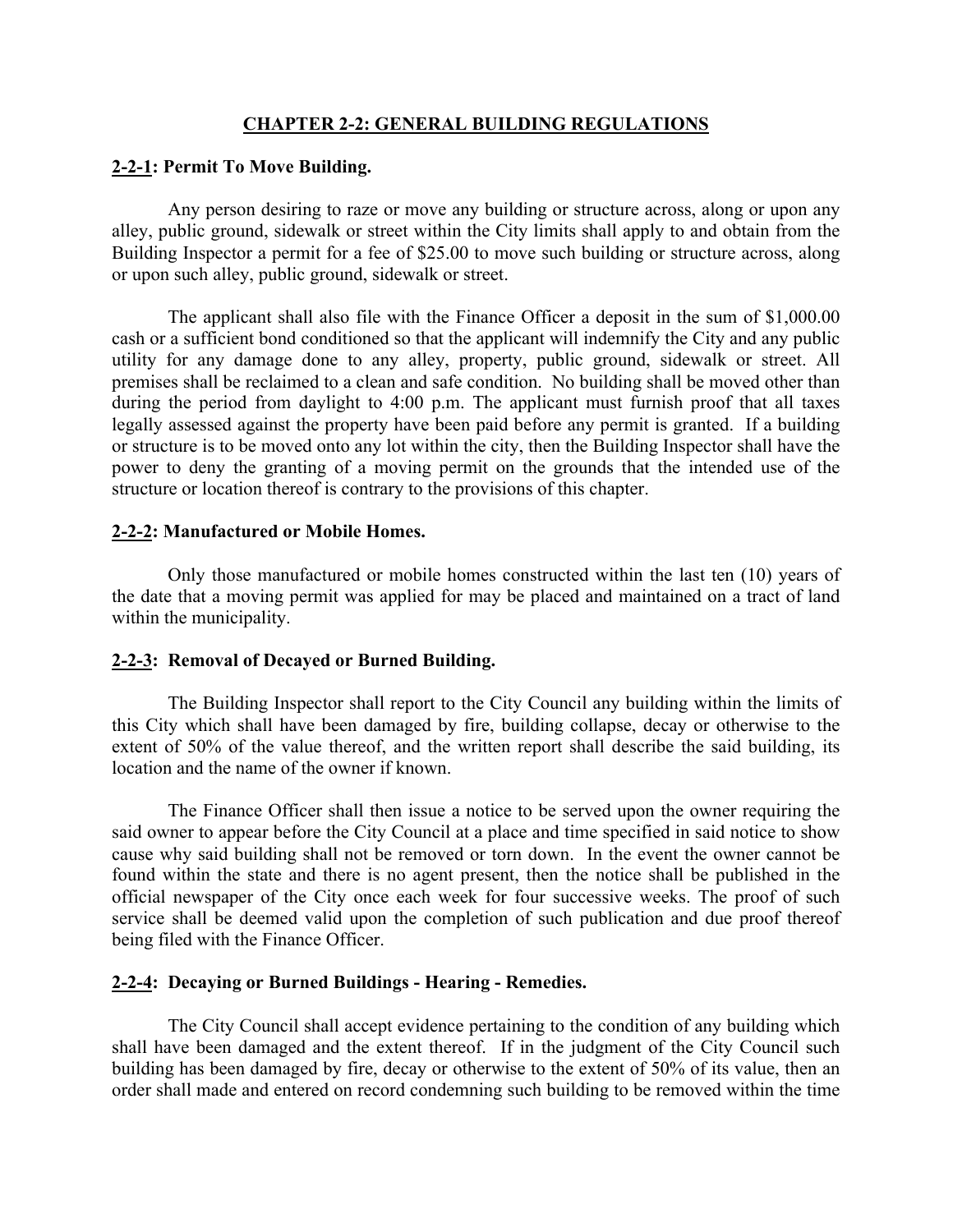as therein specified under the direction of the City Council. Any disregard of said order shall be deemed a violation of this ordinance, and the City may prosecute the offender. Additionally, the City may remove the building and hold a lien against the property for all necessary expenses.

### **2-2-5: Refilling Excavations.**

Whenever any excavation is made, then the earth and pavement shall be replaced by the party responsible for same and the contractor or owner making such excavation shall be liable to the City for the cost of such replacement. Additionally, it shall be unlawful for any contractor or owner of property to make or cause to be made any excavation on any property adjacent to any alley, public area or street unless the excavation is securely guarded so as to prevent the injury of any person passing along or upon the excavation. Furthermore, the contractor shall leave the project site clear of all excess soil and any debris as a result of the excavation.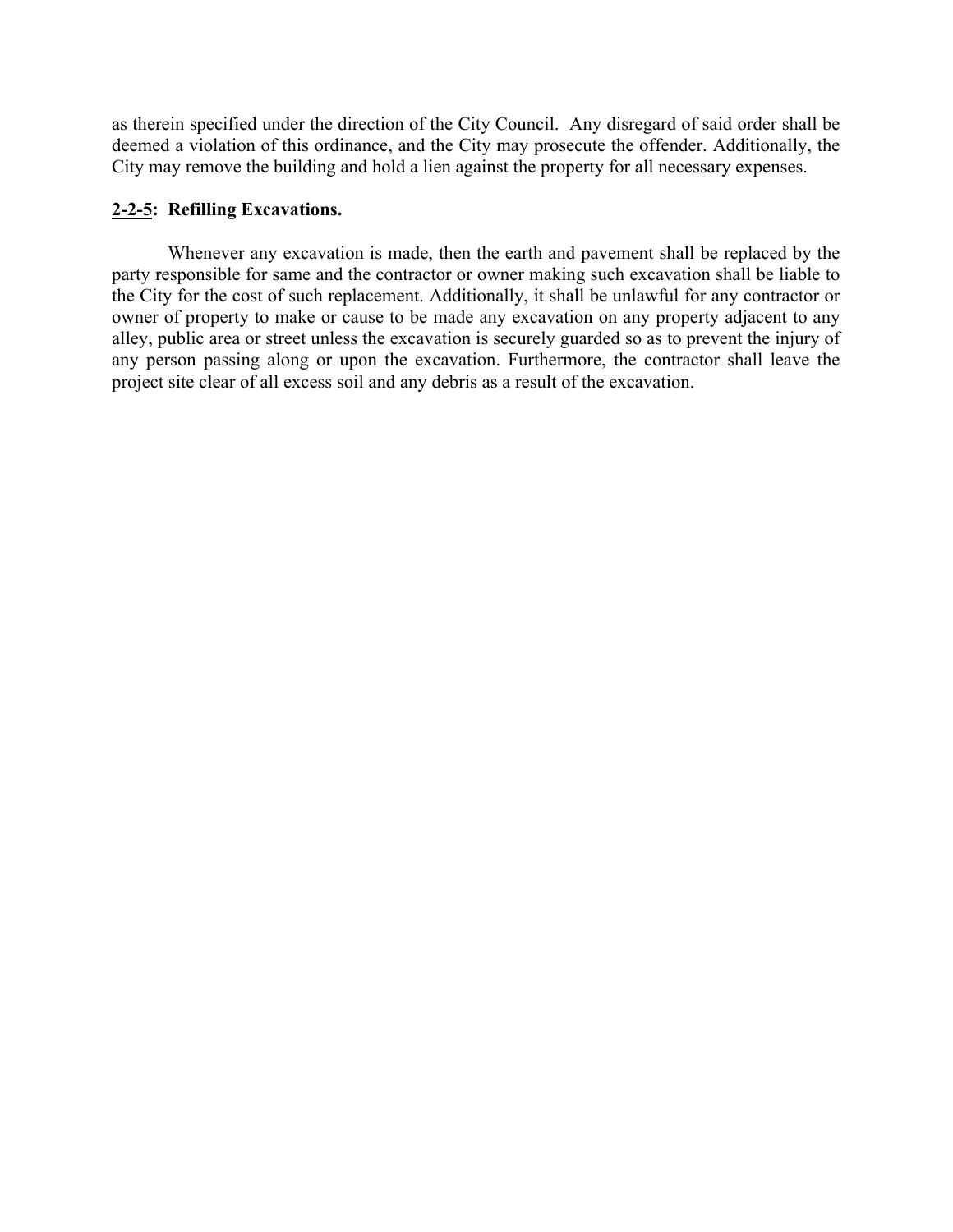### **CHAPTER 2-3: NATIONAL ELECTRICAL CODE AND REGULATIONS**

### **2-3-1: Definitions.**

(1) Wherever the word "municipality" is used in the National Electrical Code it shall be defined to mean the City of Clear Lake, State of South Dakota.

(2) Wherever the term "Corporation Counsel" is used in the National Electrical Code it shall be defined to mean the City Attorney for the City of Clear Lake, State of South Dakota.

### **2-3-2: Adoption of National Electrical Code.**

The "National Electrical Code" as adopted by the National Fire Protection Association (most recent edition) is hereby adopted by the City for the purpose of establishing regulations and rules for all installations of electrical equipment and all electrical equipment installed or used shall be in conformity with this chapter, and state statutes, and any orders, regulations or rules issued by authority set forth therein. A copy of the "National Electrical Code" has been filed in the office of the Finance Officer and is hereby adopted and incorporated herein as fully as if set out at length herein, and shall take effect from the date of this ordinance.

### **2-3-3: Scope and Exceptions.**

The provisions of this code shall govern electrical work as defined by the National Electrical Code (NEC). This includes the fixtures, materials and practice used in all new installations, electrical conductors, fittings, devices and fixtures for lights, heat and power service equipment and all equipment used for power supply to radio and television receiving systems and amateur radio transmission systems and buildings and structures. All alterations or extensions to existing wiring system and within or adjacent to any buildings or structures or conveyances or any premises within the City are also included. No electrical work pertaining to heat, light or power from other sources shall be installed, nor an alteration or extension of any existing electrical systems made until a permit has been issued therefore as required in this chapter except for any installations made for buildings or premises used exclusively by an electricity generating and/or communications agency.

### **2-3-4: Persons Regulated.**

It shall be unlawful for any person to construct, install, lay or cause to be constructed, installed or laid any electrical apparatus or wiring unless said person shall have complied with the provisions of this chapter. However, a person may complete their own electrical wiring on property belonging to them without obtaining a license.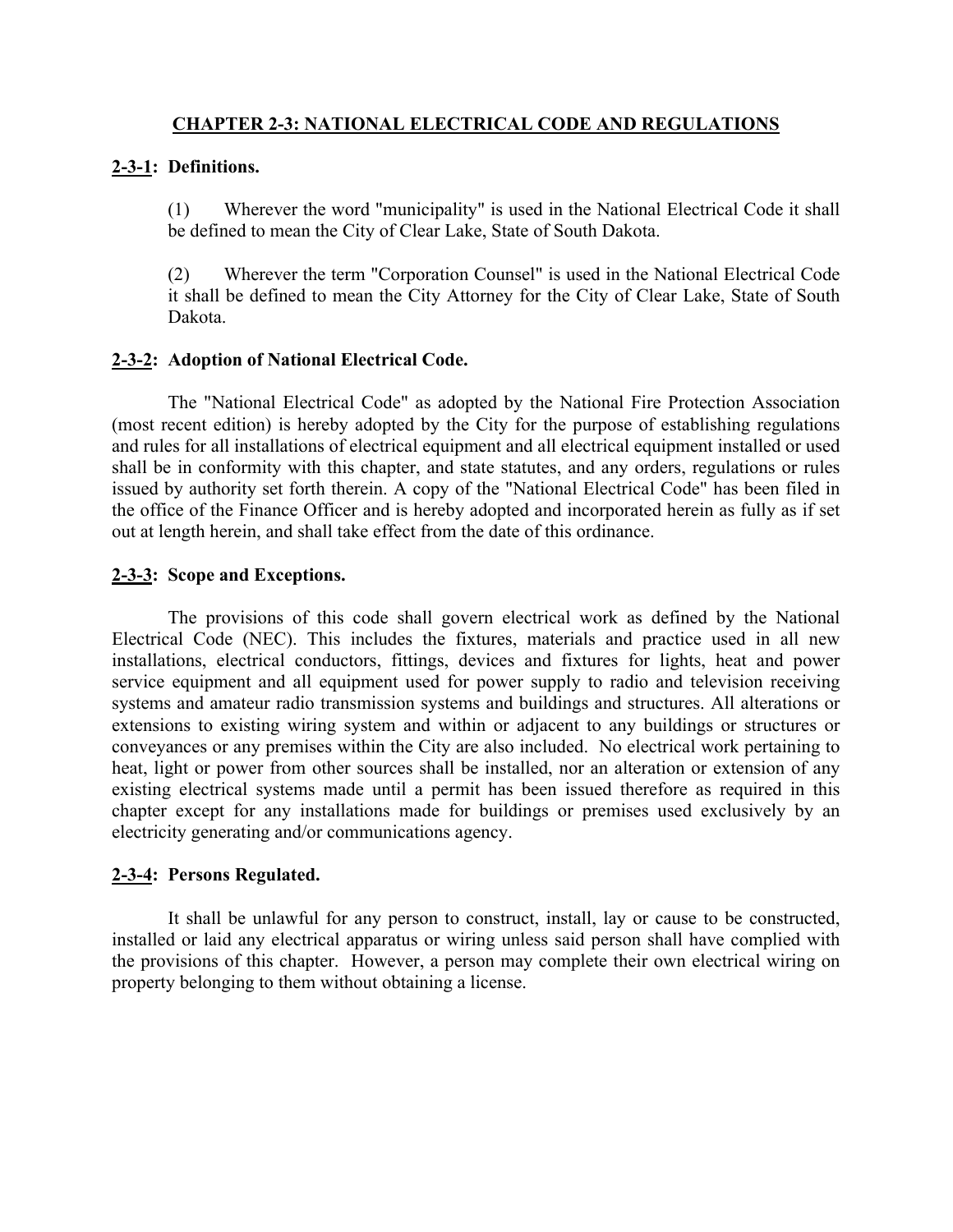# **2-3-5: Right of Entry.**

The Building Inspector shall have the authority to go upon any premises and enter any building or structure at any reasonable hour for inspection purposes and thereby complete his duties.

# **2-3-6: Conflict of Codes.**

In the event of a conflict between any provision of the National Electrical Code and this Municipal Code, then the latter shall prevail. If any of the provisions of this chapter are in conflict hereafter with the National Electrical Code adopted herein, then the provisions of this chapter shall take precedence and the National Electrical Code shall be considered amended and modified.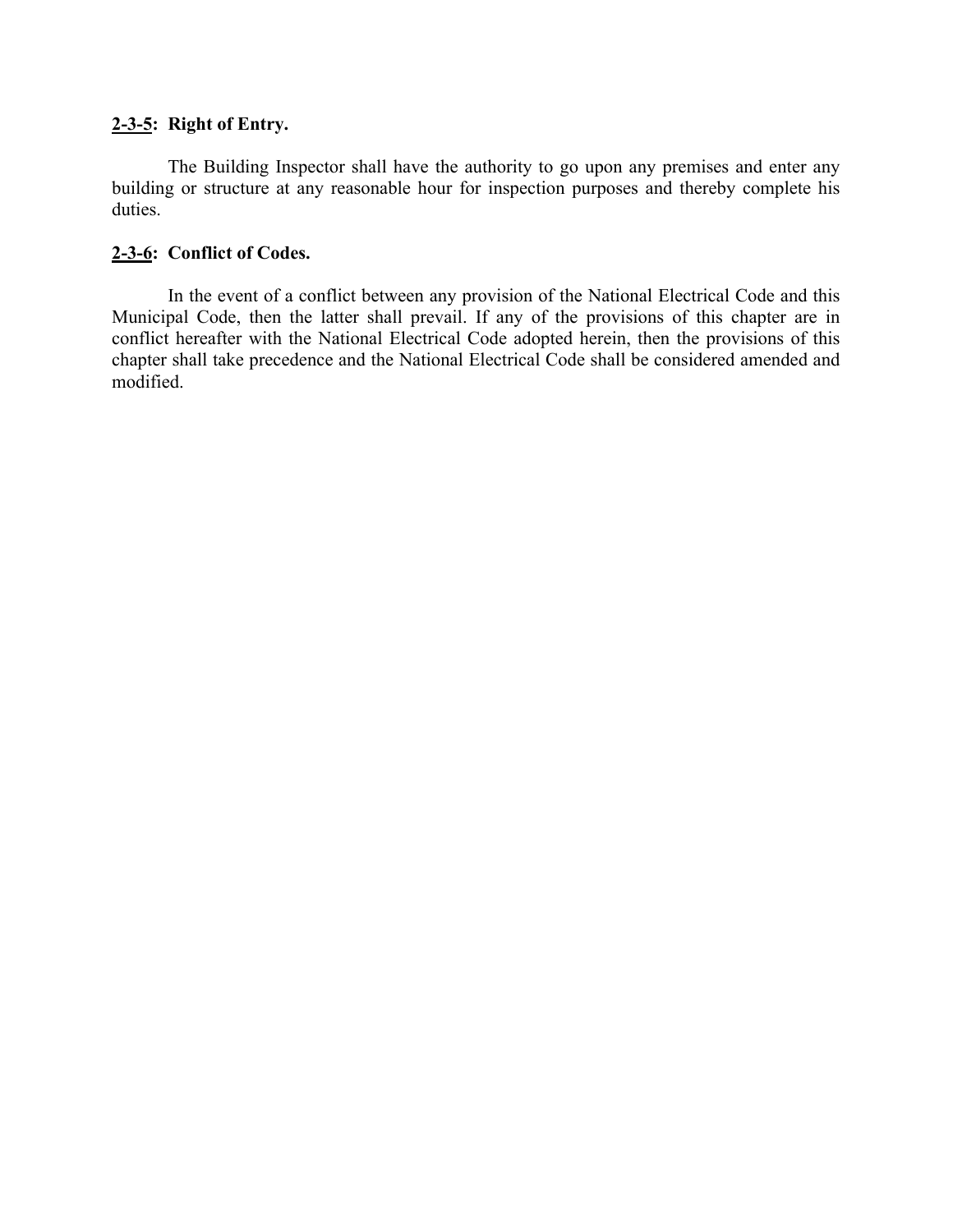### **CHAPTER 2-4: NATIONAL PLUMBING CODE AND REGULATIONS**

### **2-4-1: Definitions.**

(1) Wherever the word "municipality" is used in the National Plumbing Code it shall be defined to mean the City of Clear Lake, State of South Dakota.

(2) Wherever the term "Corporation Counsel" is used in the National Plumbing Code it shall be defined to mean the City Attorney for the City of Clear Lake, State of South Dakota.

### **2-4-2: Adoption of National Plumbing Code.**

The "National Plumbing Code" as adopted by the American Standards Association (most recent edition) is hereby adopted by the City for the purpose of establishing regulations and rules for the installation and safety of plumbing and related fixtures, and all plumbing installed or used shall be in conformity with this chapter, and state statutes, and any orders, regulations or rules issued by authority set forth therein. A copy of the "National Plumbing Code" has been filed in the office of the Finance Officer and is hereby adopted and incorporated herein as fully as if set out at length herein, and shall take effect from the date of this ordinance.

### **2-4-3: Scope and Exceptions.**

The provisions of this code shall govern plumbing work as defined by the National Plumbing Code (NPC). This includes the fixtures, materials and practice used in all alterations, extensions, installation and maintenance of all appliances, fixtures, piping and appurtenances in connection with any of the following: sanitary drainage, private water supply systems within or adjacent to any building or structure, and also the materials and practice used for the alteration, extension, installation or maintenance of a storm sewer or sewage system of any premises to their connection with any point of the public disposal or other terminal.

# **2-4-4: Right of Entry.**

The Building Inspector shall have the authority to go upon any premises and enter any building or structure at any reasonable hour for inspection purposes and thereby complete his duties.

### **2-4-5: Conflict of Codes.**

In the event of a conflict between any provision of the National Plumbing Code and this Municipal Code, then the latter shall prevail. If any of the provisions of this chapter are in conflict hereafter with the National Plumbing Code adopted herein, then the provisions of this chapter shall take precedence and the National Plumbing Code shall be considered amended and modified.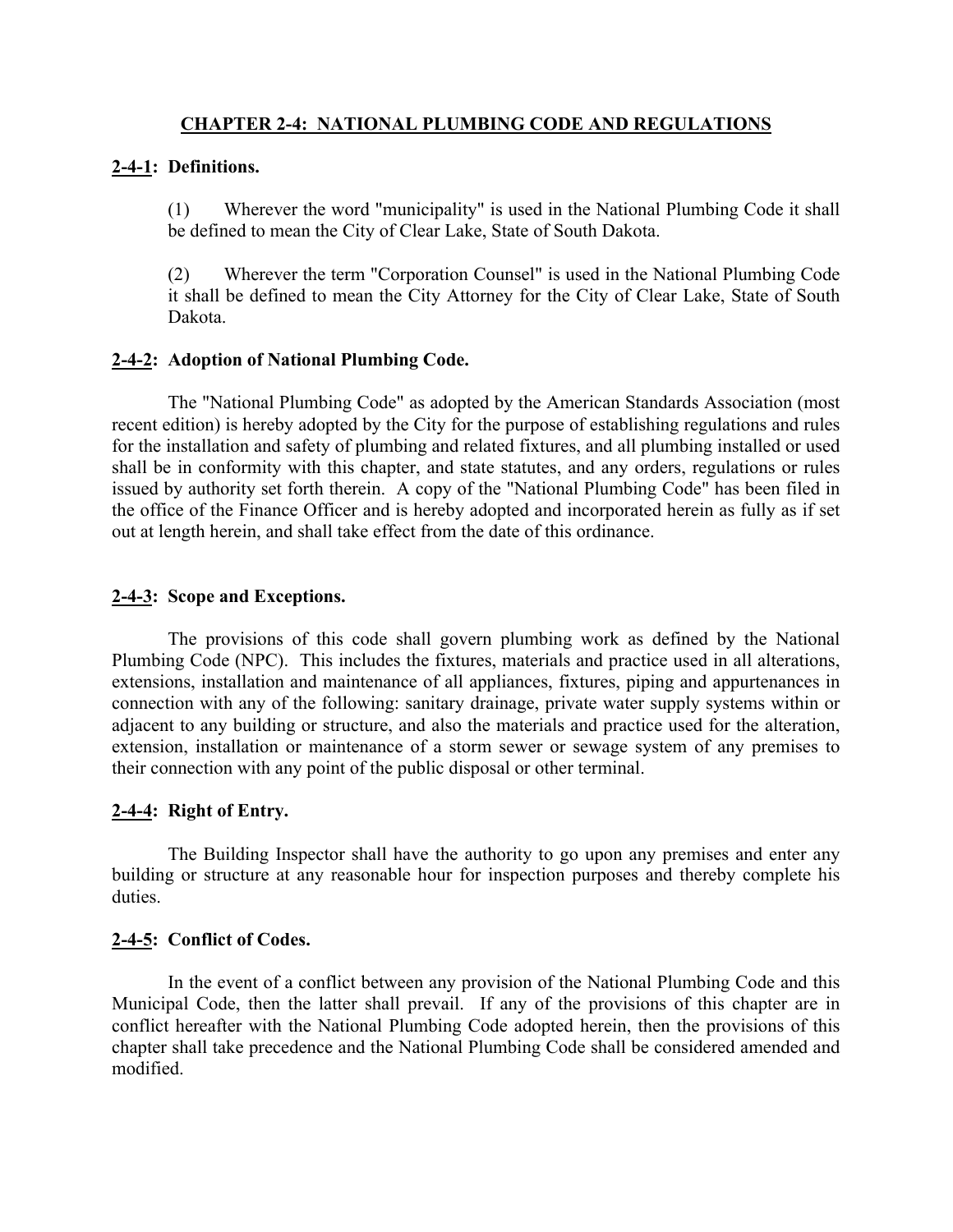#### **CHAPTER 2-5: NUMBERING OF BUILDINGS**

#### **2-5-1: Requirement of Numbering.**

The buildings located on all avenues and streets within the City may be numbered, and the owners thereof shall place upon such buildings the proper numbers.

#### **2-5-2: Numbering on Streets**

The streets running east starting from First Avenue shall be numbered odd on the north side starting with 103 and even on the south side starting with 102. The streets running west starting from First Avenue shall be numbered odd on the north side starting with 103 and even on the south side starting with 102 except on  $11<sup>th</sup>$  St W where the north side shall be numbered even. *Updated 1.23.18 – Ord. No. 548*

#### **2-5-3: Numbering on Avenues.**

The avenues running north starting from First Street shall be numbered even on the east side starting with 102 and odd on the west side starting with 103. The avenues running south from First Street shall be numbered even on the east side starting with 102 and odd on the west side starting with 101 or 103. *Updated 1.23.18 – Ord. No. 548*

### **2-5-4: Finance Officer Duties - Numbering of Buildings.**

The Finance Officer shall designate upon each application the proper number for each building or structure.

### **2-5-5: Placement of Numbers on Buildings.**

The numbers to be placed upon the building or structure shall be legible and of such sufficient size as to be easily read from the street in front of the building or structure. The numbers may be put above, to the right, or to the left of the front entrance of the building or structure, whichever area is the most feasible.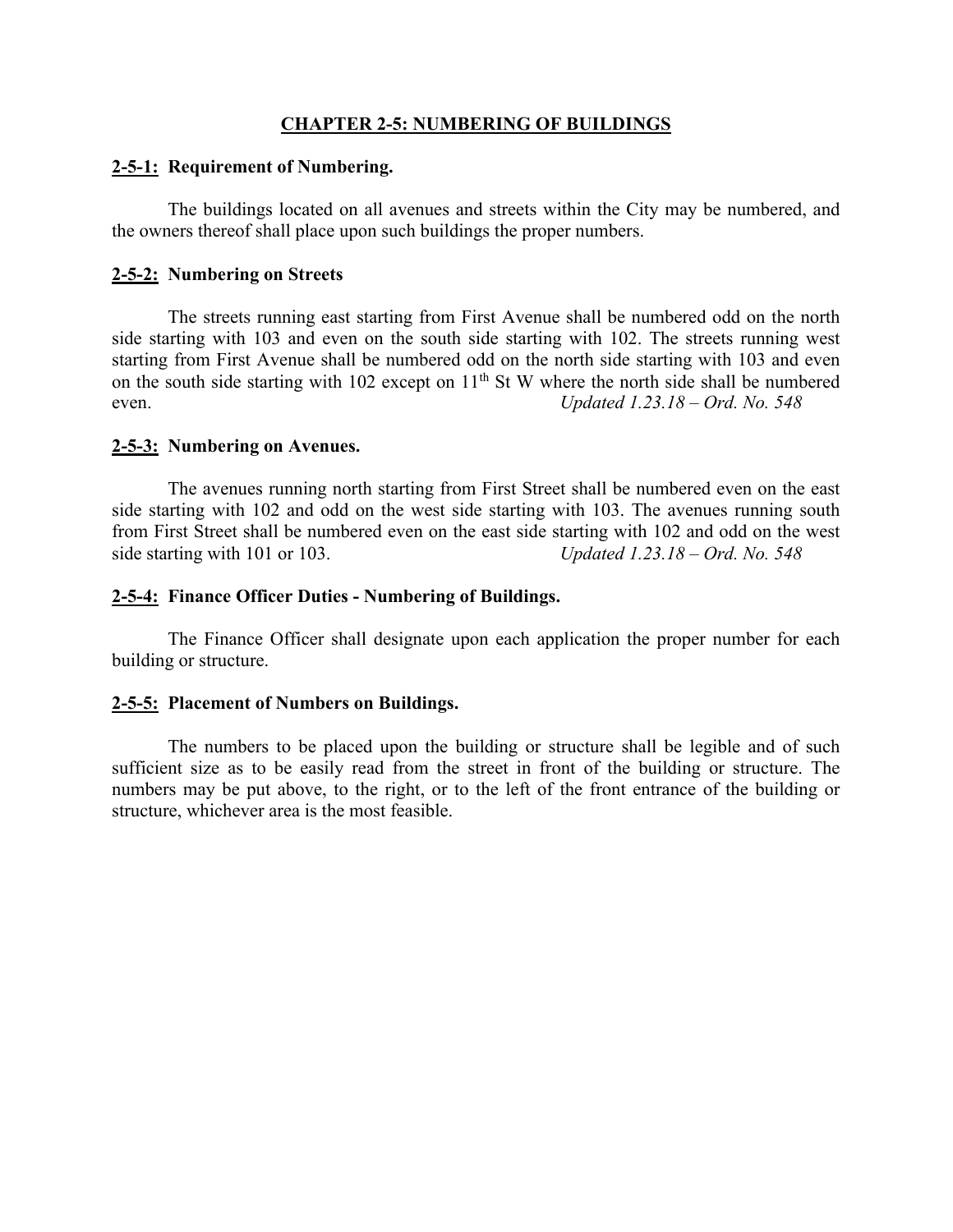### **CHAPTER 2-6: FIRE LIMITS**

#### **2-6-1: Establishing Fire Limits.**

The fire limits for the City shall embrace the following described tract, and it shall be unlawful for any entity or person to build, construct, erect or maintain or place upon any of the lots or blocks within the West One-half (W1/2) of Blocks Twenty-three (23), Twenty-one (21), Fourteen (14) and Ten (10), and the East One-half (E1/2) of Blocks Twenty-four (24), Twenty (20), Fifteen (15) and Nine (9), all in the Original Plat to the City of Clear Lake, South Dakota, any building or structure of which the walls are not composed entirely of brick, cement, stone or tile, or some other non-combustible material and the roofs of which are not either of metal or some other non-combustible material, and the City Council shall not grant any permit to build, construct or erect any building within said limits unless the same shall comply with the specifications set forth herein.

### **2-6-2: Hazardous Structures & Maintenance of Premises**

Maintenance of Premises. It shall be unlawful for any person owning, managing, leasing, occupying or having charge or possession of any building or premises in the City to keep, manage or maintain the same in any of the following manners:

- A. Any building or other structure; boarded up; partially destroyed or dismantled; partially constructed but uncompleted after the expiration of the building permit issued for the same; in disrepair on account of broken siding or roof, sagging walls or roof, or repaired in an unsuitable patchwork-like manner or similar condition;
- B. Broken windows, doors, siding or roofing, after the passing of 60 days of given notice, which the same should have been properly repaired;
- C. Any building or other structure in such a state or condition that it endangers the health, safety, peace, welfare, or comfort of any person who may come in close proximity thereto;
- D. Any building designed for human occupancy that is in such a state of disrepair or lack of maintenance, or other condition, at any time, that is not fit for human occupancy;
- E. Abandoned, discarded or unused furniture, appliances, sinks, tubs, toilets, cabinets or other household goods or fixtures left so as to be visible from a public street, alley or adjoining property;
- F. Abandoned, wrecked, dismantled or inoperative motor or other vehicles, trailers, motor homes, mobile homes, campers, boats, bicycles, motorcycles, lawn mowers and other similar items, including parts thereof, wheels, tires, etc.;
- G. Lumber, junk, trash, tanks, barrels, debris or machinery, tools and other similar materials maintained upon any premises which is visible from a public street, alley, or adjoining property;
- H. The maintenance on any property of mounds or piles of soil, fill material, sand, gravel, asphalt, concrete or any other material except temporarily in conjunction with construction or landscaping on the property;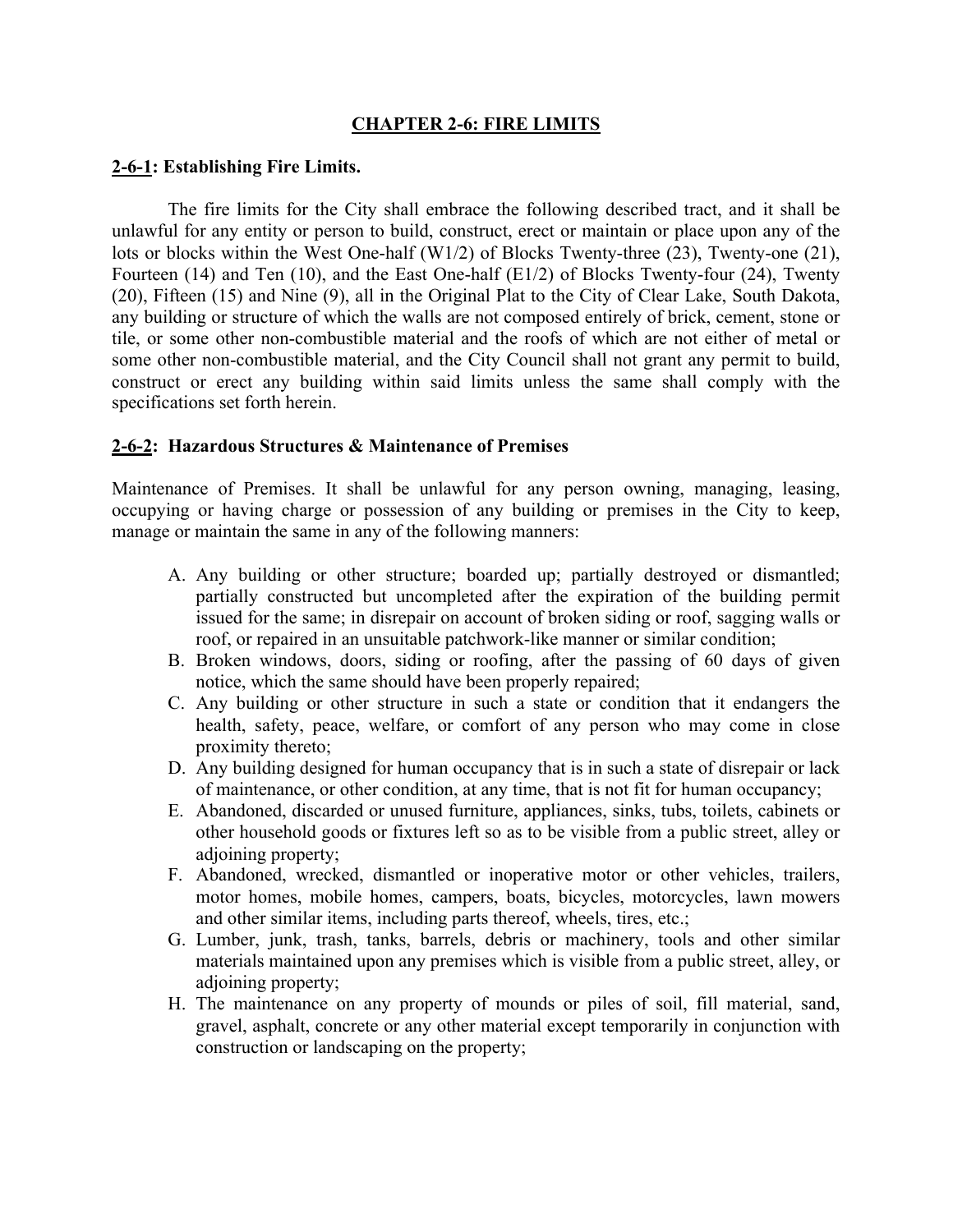- I. The maintenance or allowing of any other condition not compatible with the zoning classification of the property or not compatible with surrounding land uses in the neighborhood;
- J. Any similar condition.

Right of Entry. Whenever necessary to make an inspection or to enforce any of the provisions of this Ordinance, or whenever the City Council has reasonable cause to believe that there exists in any building or upon any premises, any condition which is prohibited under this ordinance, an authorized representative of the City may enter such building or premises at all reasonable times to inspect the same or to perform any duty imposed upon such representative by this ordinance.

No owner or occupant or any other person having charge or care of any building or premises shall fail or neglect, after proper demand, to properly permit entry therein by an authorized representative of the City for the purpose of inspection and examination pursuant to this ordinance. *Adopted July 7, 2020 – Ord. No. 586*

# **2-6-3: Combustibles.**

It shall be unlawful for any entity or person to keep anywhere within the platted alleys, streets or public places of the City more than 5 barrels of kerosene, coal oil or gasoline, except in above-ground tanks which meet established U.S. Environmental Production Agency standards without special permission of the City Council by an ordinance duly enacted, and it shall be unlawful for any entity or person to keep anywhere within the city more than one pound of dynamite, and it shall be kept in a safe place under lock and key and in a place where the same will not likely explode.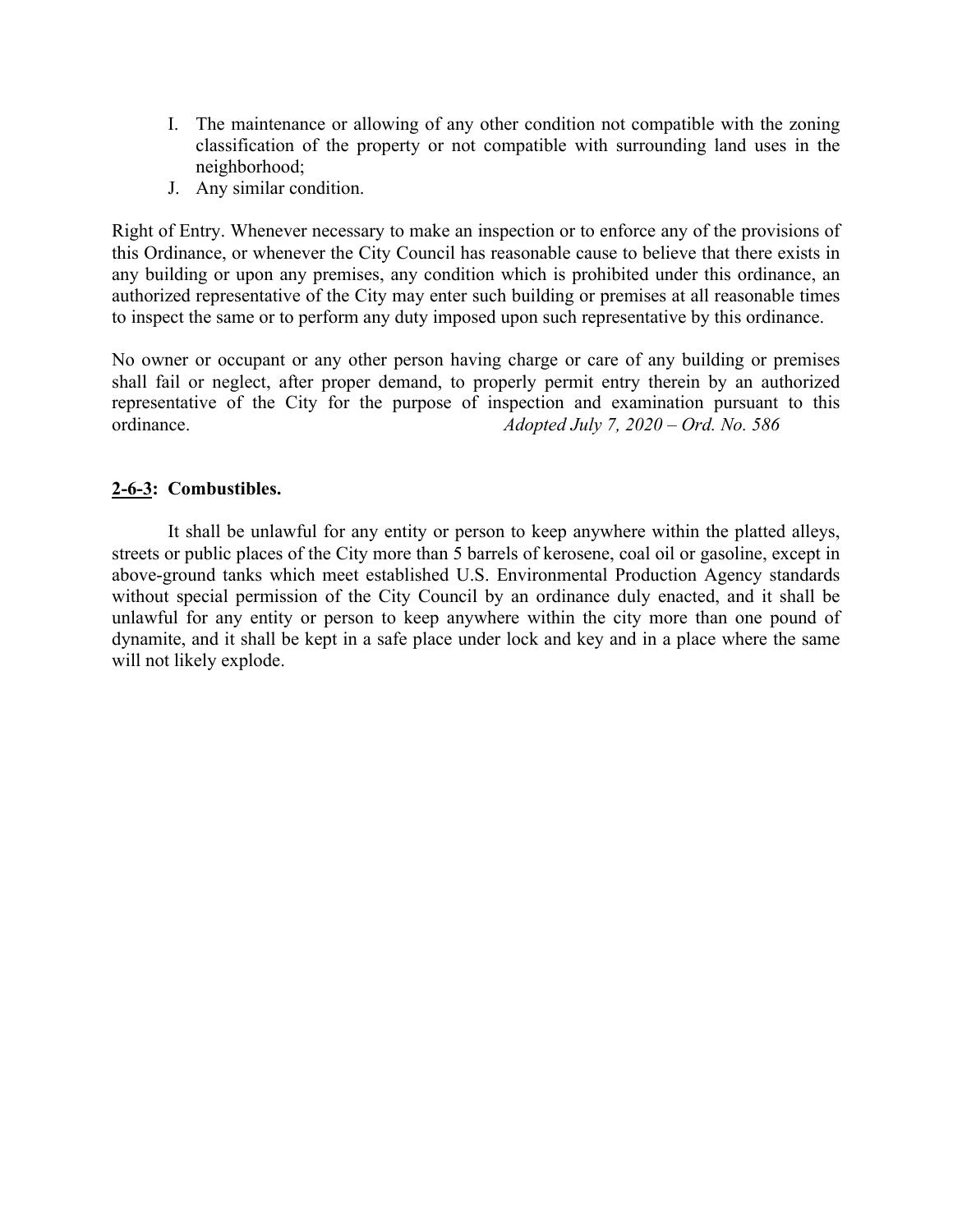#### **2-6-4: Industrial Restrictions.**

No industry shall produce explosive products containing one pound or more of TNT normal type or the equivalent of one pound or more of TNT. Additionally, there shall be no nuclear or radioactive devices produced on any industrial premises except that testing shall not preclude use of X-ray or other radioactive factors. Furthermore, there shall be no biological or chemical warfare materials used or stored on any industrial premises.

There shall be no toxic waste disposal sites or other permanent waste disposal facilities except a properly regulated sanitary sewage disposal as approved by the South Dakota Environmental Protection Agency. All burn sites shall consist of steel containers located in a permanent concrete structure which shall be designed, and constructed and maintained in accordance with all South Dakota and United States requirements and said burning structure shall be established to not allow refuse ash to leak from the structure. No refuse ash or residue from the burn site shall be disposed of other than being transported to a sanitary landfill or to a toxic waste disposal facility, neither of which shall be located on the said premises. A permit shall be obtained from the Building Inspector for the City prior to the closing or disposal of the materials of any burn site.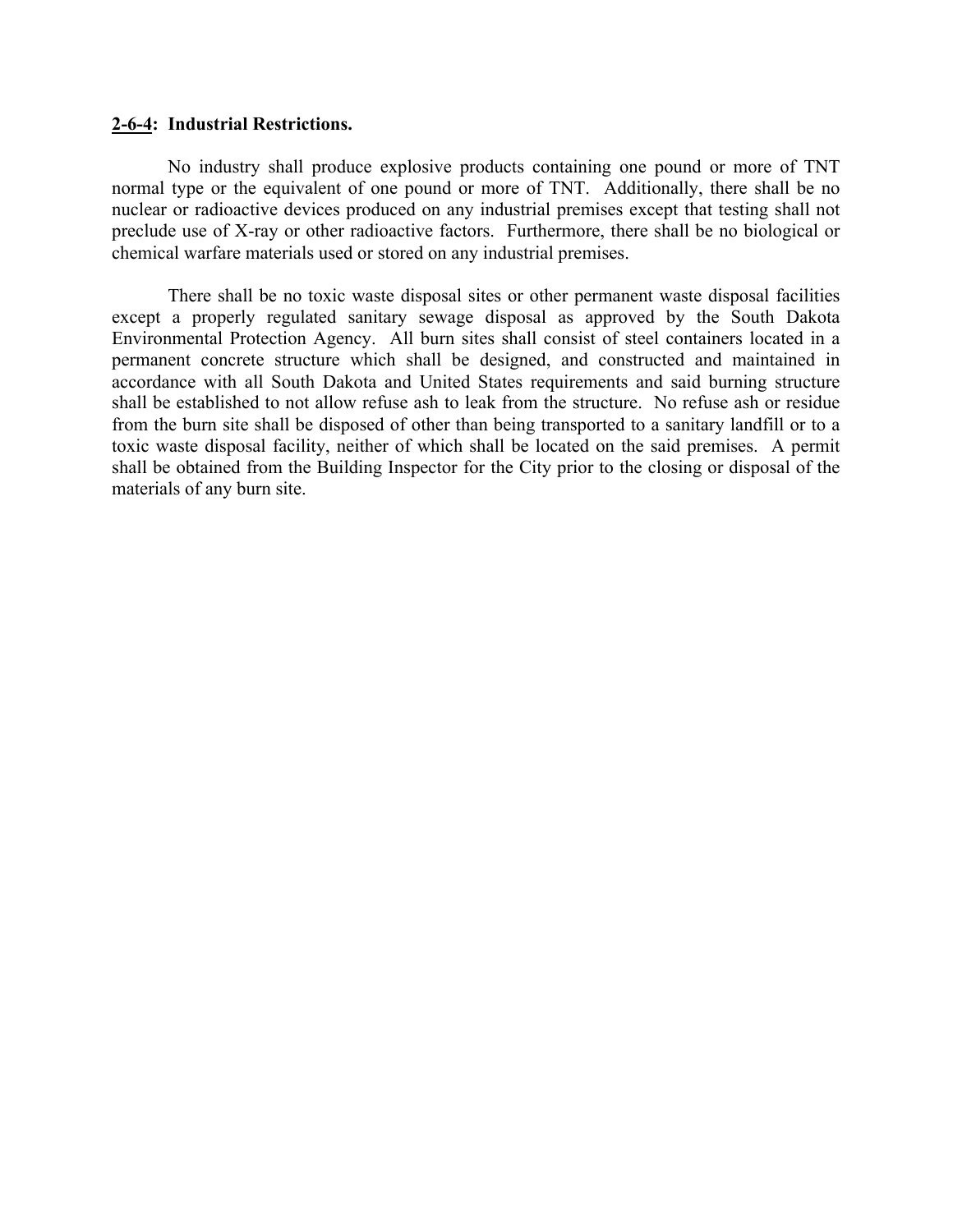### **CHAPTER 2-7: FIRE REGULATIONS**

### **2-7-1: False Fire Alarm.**

It shall be unlawful to intentionally cause, give or make any false alarm of fire.

### **2-7-2: Tampering With Fire Hydrants.**

It shall be unlawful for any person to interfere with or open any fire hydrant connected with the water mains without the permission of the City's maintenance officials.

# **2-7-3: Removing Debris After Fire.**

Whenever any building within the city shall be damaged by fire to the extent of more than fifty (50%) percent of its value, and no permit for the repair of the same or the construction of a new building has been obtained, and there shall remain upon the premises where such fire occurred any ashes or debris from such fire, then the owner of the lot or lots upon which the same is located shall within thirty (30) days after such fire remove all ashes and debris from such lot or lots. The owner's failure to do so shall be a misdemeanor, and the City may remove the debris and hold a lien against the premises for all necessary expenses.

### **2-7-4: Open Burning, Burning Waste, Recreational Fires, Fire Pits**

Any Open Burning, or Recreational Fire, other than that listed below shall not be permitted unless prior written authorization has been granted by the Fire Chief of the local Fire Department. **If Deuel County has not instituted a County-wide Burn Ban,** the following types of open burning are permissible if in conformity with the following requirements:

- A. Only charcoal and untreated (non-construction wood), unpainted, clean, dry wood and manufactured fire logs less than two feet in length may be burned;
- B. The fire must not be on a wood or wood composite surface and must be contained in a pit, ring or manufactured fire pit or chimenea, or outdoor fireplace;
- C. Fire pits and rings must be located at least 6 feet away from structures and combustible materials (such as houses, wooden fences, sheds, wood piles), must be no more than 18 inches in depth from ground level and must be a minimum of eight (**8)** feet from adjoining property lines;
- D. Manufactured freestanding fire pits and chimineas must be located at least 6 feet from structures and combustible materials and a minimum of **8** feet from adjoining property lines;
- E. All recreational fires must be supervised at all times until the fire has been completely extinguished;
- F. All recreational fires must have an extinguishing device within 10 feet whether it be a bucket of water or sand, garden hose, or working fire extinguisher.
- G. Recreational fires may never burn green wood, construction waste (treated or untreated), plastic, cardboard, garbage, leaves, weeds, grass clippings, hay, straw, paper or such like items. Small branches and twigs are acceptable as kindling.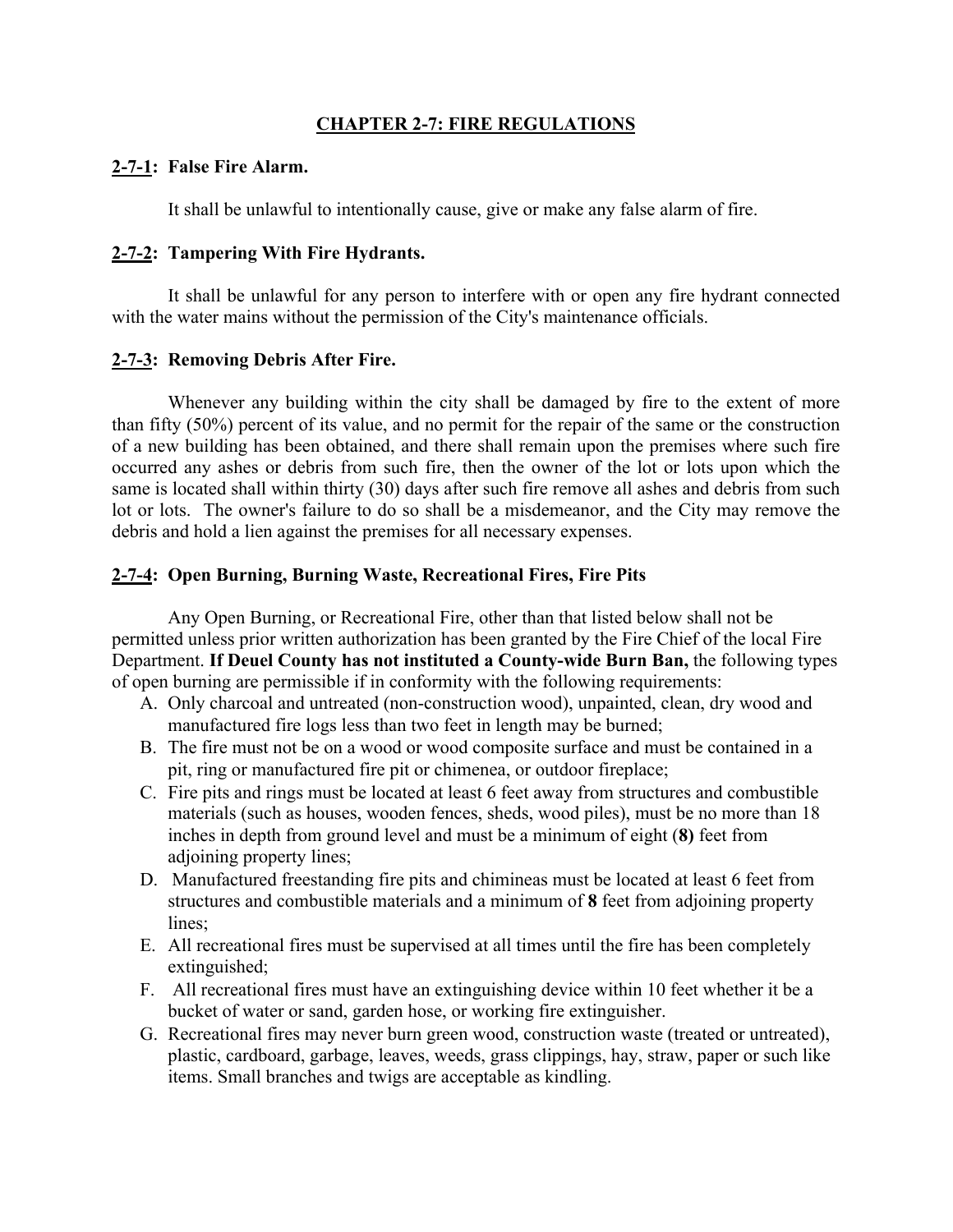H. Only material in (g) may be burned in an approved furnace or incinerator located in a building within the business or industrial districts and not prohibited by any other ordinance.

Officials from the Deuel County Sheriff's Department and local Fire Department are authorized to immediately extinguish any open burning if it is determined through investigation that the fire is not in compliance with the above rules.

Complaint or citation: Any person who violates any open burning ordinance of the City of Clear Lake will be subject to civil or criminal prosecution. In addition to complaints from private citizens or Fire Department officials or any law enforcement officer shall be authorized to issue a complaint or citation for a violation of the open burning ordinance of the City of Clear Lake. Property owners or occupants who violate or allow violation of any provision of this chapter. *Adopted Jan. 22, 2020 – Ord. #579*

### **2-7-5: Outdoor Smoking Structures.**

An "outdoor smoking shelter" is a detached structure located on the same lot as a structure which is used for retail alcoholic beverage sales.

Outdoor smoking shelters shall

- A. must have first obtained a building permit;
- B. comply with all provisions of the building code, as adopted, regardless of size;
- C. not have more than 75% of the aggregate wall area enclosed. For purposes of this section, "enclosed" shall include areas that are enclosable by permanent or temporary doors, walls, or windows;
- D. not have more than two walls constructed of opaque material;
- E. be lighted with appropriate weatherproof fixtures;
- F. not be taller than the primary structure;
- G. be aesthetically similar to the primary structure except for transparent or open walls;
- H. must have a cement floor.